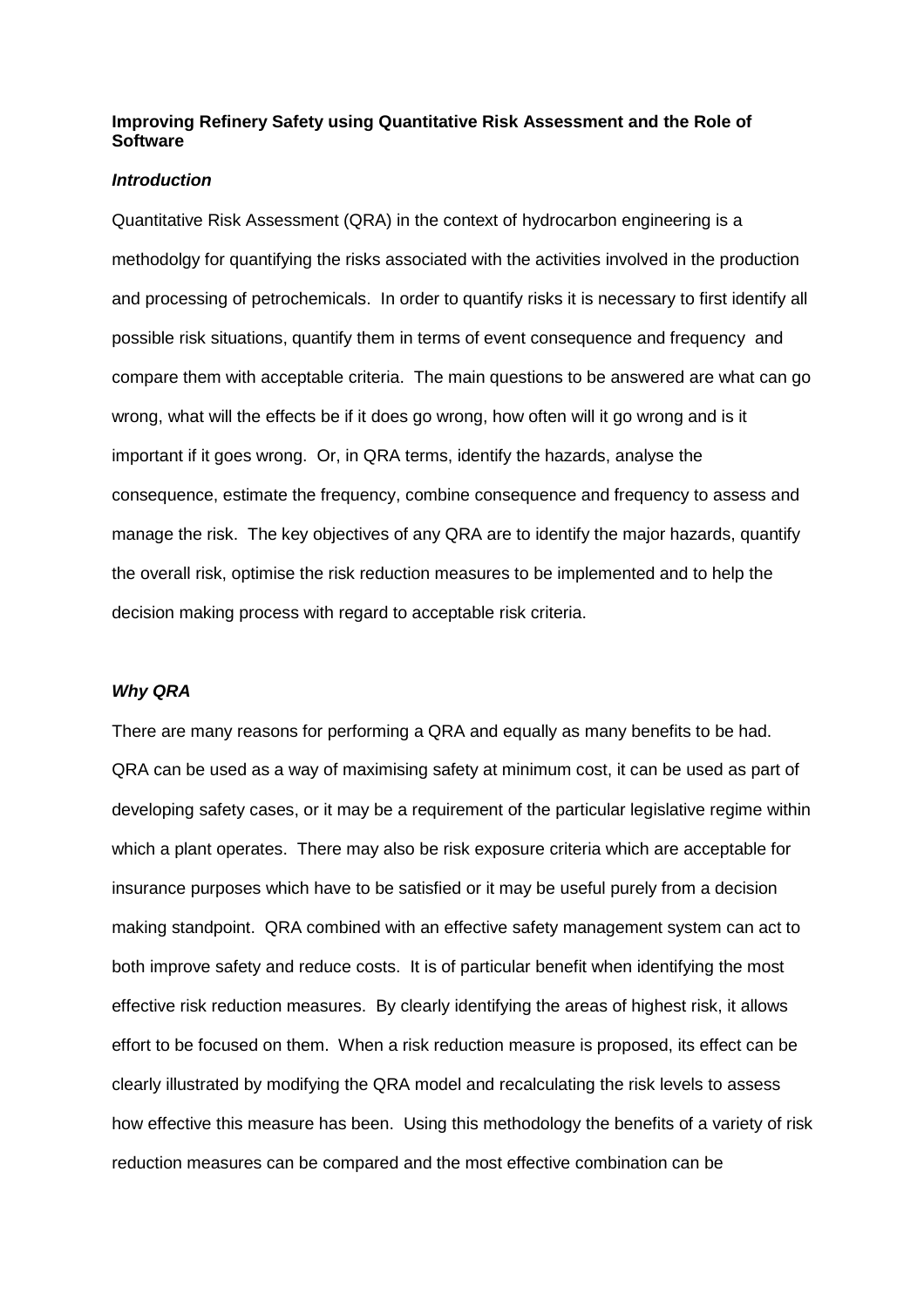implemented. Also, by including cost estimation for each suggested risk reduction measure, a cost benefit element can be included in the QRA to determine which measure, or combination of measures, will be most cost effective

#### **Why Software?**

In order to perform an effective QRA it is essential that all possible accident scenarios are taken account of so that potential sources of high risk are not omitted from the overall risk picture. This means that QRA's rely on large quantities of accurate data and the performance of many repetitive calculations and risk summations. Also, in order for the QRA results to be as accurate as possible, well developed state-of-the-art mathematical models must be used to calculate the consequences of each scenario and feed into the overall risk calculations. In the past, computer technology was such that expensive mainframes or workstations were required to perform these calculations. However, as technology has moved forward, hardware has become much more powerful at much lower cost. Also, system software such as operating systems, databases and development environments has become much more powerful, enabling software developers to provide far more user friendly solutions. It has become possible over the last few years to make consequence modelling tools, such as PHAST, and full QRA packages, such as SAFETI, accessible on hardware and operating systems that are available to far more analysts. Also, as models become better validated and evolve to give more accurate results and tools become more user friendly and robust, they no longer necessarily need 'expert' users. That is not to say users no longer need to understand consequence and risk. However, they no longer need to understand how the data is handled, the variety of operating systems under which they run and the architectural and navigational anomalies previously necessary to 'shoe-horn' the applications into the available hardware and software platforms.

#### **QRA Methodology for Onshore Risk**

There are five major components to a classically structured risk analysis study. These are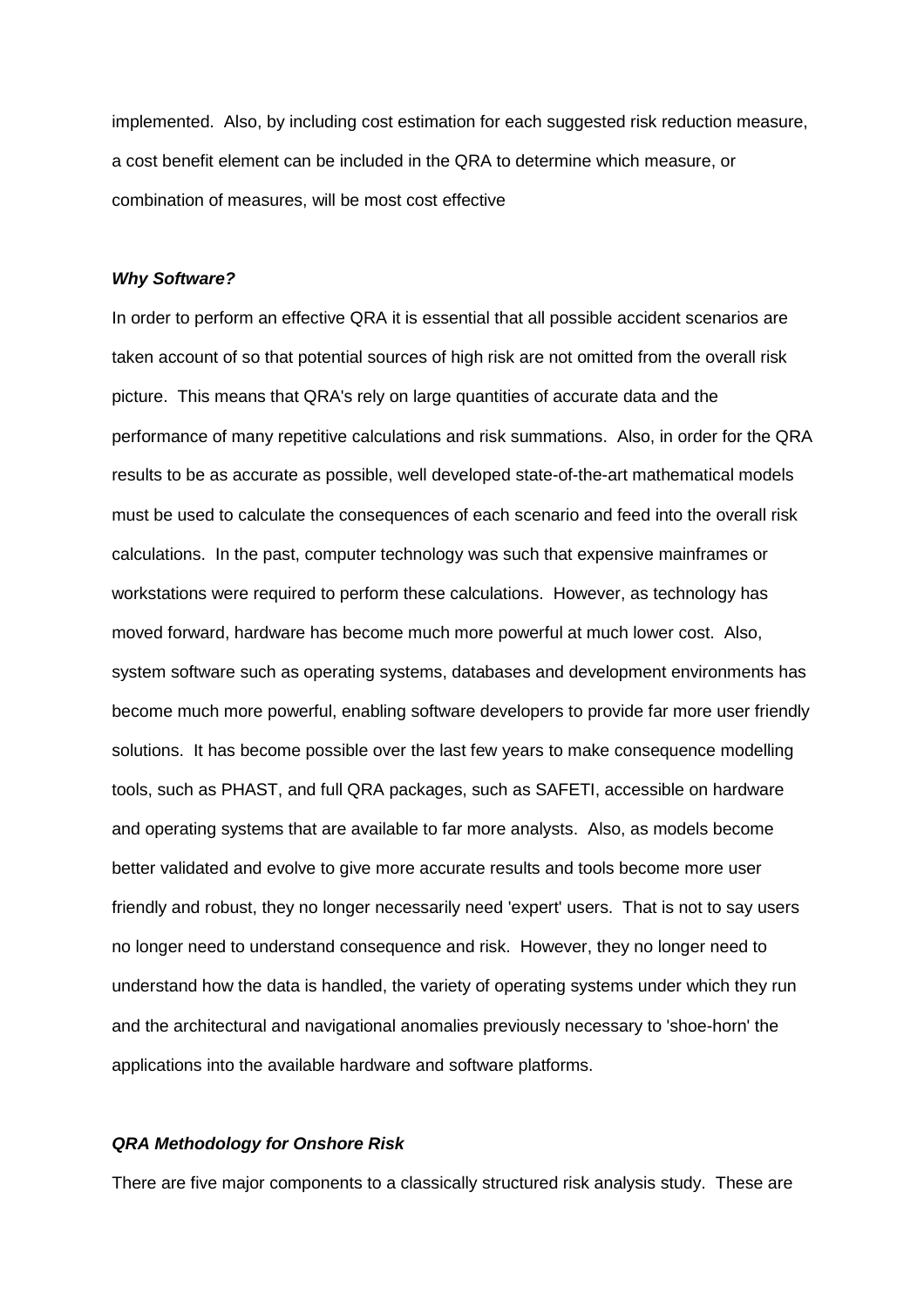- Identify the hazards and define the failure cases
- Estimate the frequencies with which these failures occur
- Model the consequences of failures
- Analyse the risks
- Assess risks and incorporate risk reduction measures

This process is summarised in Figure 1.

DNV uses its SAFETI (Software for the Assessment of Flammable, Explosive and Toxic Impacts) Risk Analysis software as its core tool for onshore risk studies. This was developed in partnership with the Dutch Government in the early 1980s and, since then, it has been expanded and enhanced to a very high degree. It is now regarded as by far the most comprehensive quantitative tool for assessing process plant risks. SAFETI incorporates PHAST (Process Hazard Analysis Software Tools) for consequence modelling.

 SAFETI is designed to perform the analytical, data processing and results presentation elements of a QRA within the framework described in Figure 1. Its primary functions are:

- to enable the assessment of the whole range of failures that are possible (including smallfrequent, medium-unusual, and catastrophic-rare incidents)
- to allow the input of frequencies for all failures defined
- to model realistically all possible event outcomes (pool fire, jet fire, flash fire, vapour cloud explosion, safe unignited dispersion, etc.)
- to model toxic releases affecting people onsite and offsite people
- to determine the total risk
- to determine the relative importance of various release cases in generating an overall plant risk
- to assess the value of extra risk reduction investment in conjunction with a cost-benefit approach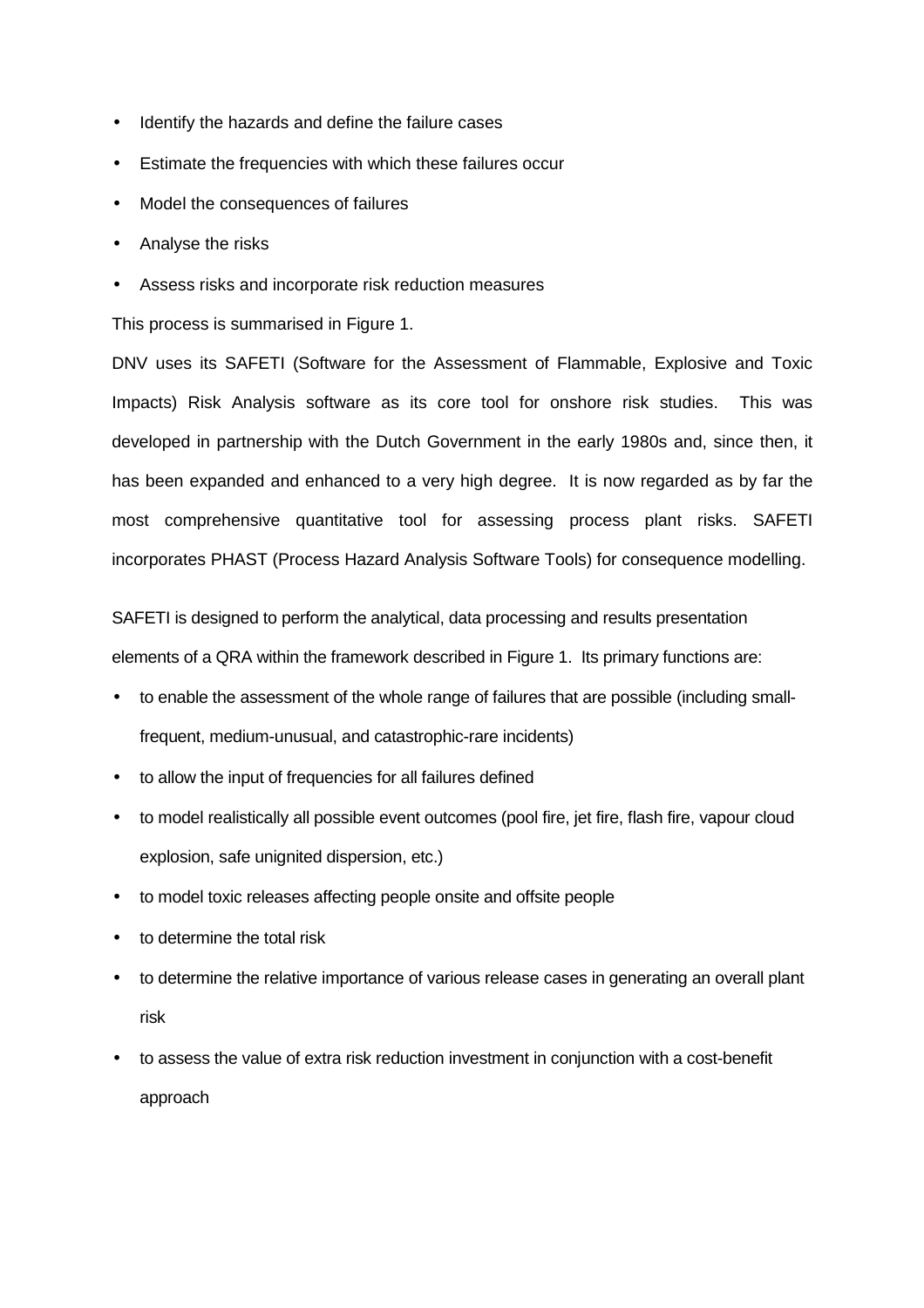The key benefit of Software QRA is the ability to identify major risk items and differentiate these from worst case incidents that otherwise might tend to dominate safety reviews. It is often found that scenarios that result in the most serious consequence are not usually the major risk contributors. Time and effort directed to mitigating high consequence but often low frequency events has therefore not been well spent.

 QRA, by combining the likelihood of each incident with a detailed calculation of its consequence, will often identify medium scale incidents as the dominant risk contributors. Whilst these have lesser consequences than 'worst-case' events, they have a higher frequency, which, when combined with the consequences, generates a higher level of risk. SAFETI allows every incident to be tracked and its contribution to the total risk evaluated. This allows mitigation measures to be well focused on major risk contributors.

The main inputs to risk assessment are:

- Define loss-of-containment failure cases in terms of size of leak (hole size or rupture), process fluid, temperature and pressure and inventory
- Likelihood of event
- Environmental information (meteorology, ignition data, population data)

Meteorology covers wind speed and direction, topology and atmospheric temperature, pressure and stability. The latter has a major effect on cloud dispersion. Some stability classes are "unstable", particularly those associated with strong sunlight and atmospheric turbulence, which aids rapid dilution. Others are classed as stable, often corresponding to early morning with light wind, and associated with poor atmospheric dilution; these usually cause the most serious consequences. In dispersion analysis, the pairing of atmospheric stability and wind speed is an important factor and worst case scenarios will generally be associated with low wind speed and stable conditions which result in a relatively highly concentrated static cloud.

The SAFETI package enables detailed analysis of this data: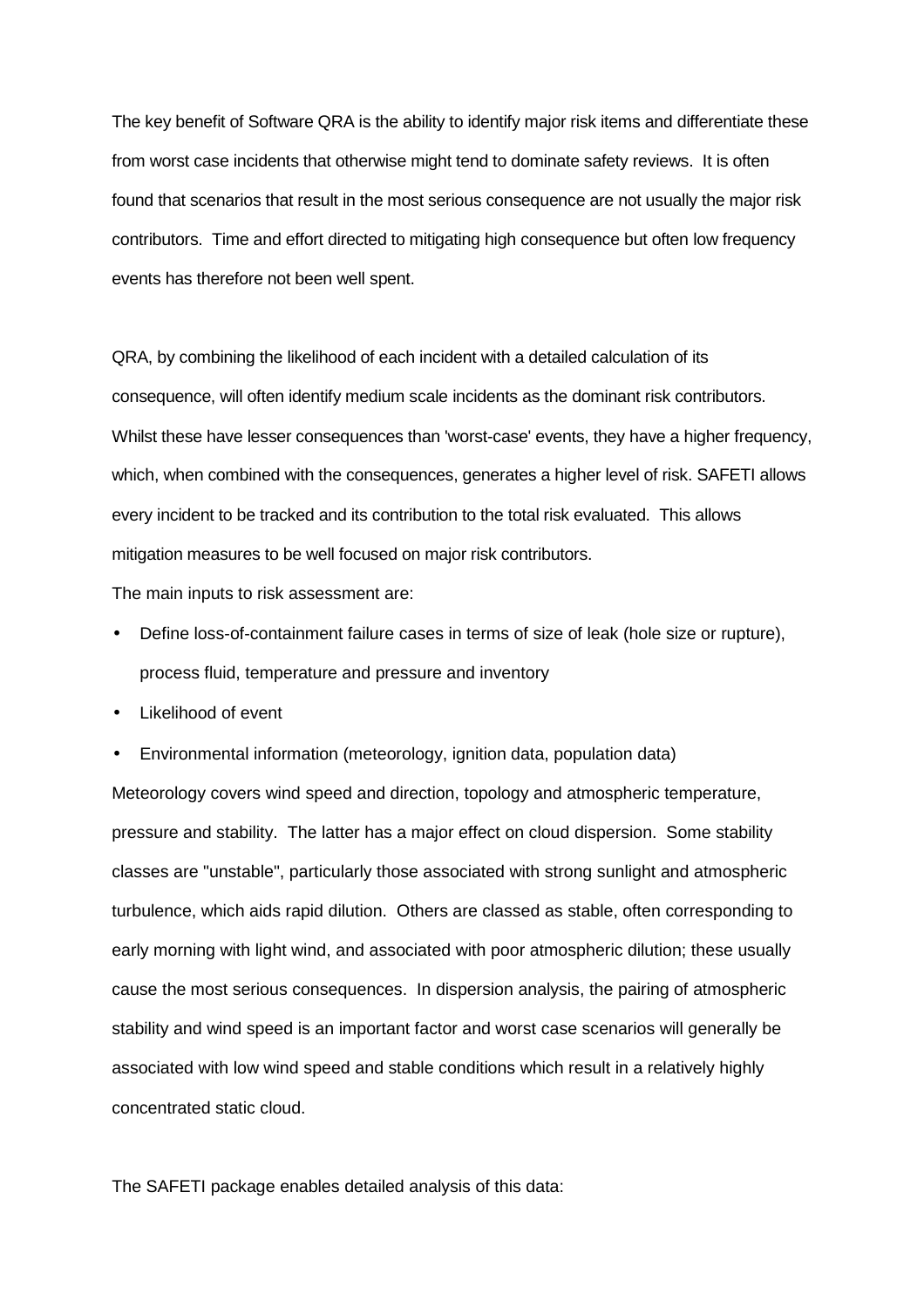- Each failure case is analysed for all possible consequences including dispersion, pool fires, jet fires, flash fires, BLEVE, vapour cloud explosion and toxic impact
- As dispersion and other events are affected by weather conditions every event is calculated for all weather conditions and allowed to disperse in a pre-defined number of wind directions
- Every flammable release is passed through an event tree to establish all possible outcomes
- Endpoints in the consequence calculation are the thermal or blast intensities known to cause human casualties
- Toxic releases use a sophisticated "probit" analysis to establish injury / fatality likelihood
- Risks are summed for all events to establish the "Individual Risk" throughout the site and surrounding area
- These are combined with population data to generate "Societal Risk" which is a measure of risk to groups of people rather than to individuals

### **Measures of Risk**

There are two broad types of risk measure, individual risk and societal risk. Individual risk is concerned with levels of risk imposed on individuals, whereas societal risk addresses risks to groups of people without regard to who or where they are. These are two aspects of the same decision process, and both should be considered when performing a QRA.

The UK Institution of Chemical Engineers (1992) defines Individual Risk as "the frequency at which an individual may be expected to sustain a level of harm from the realisation of specified hazards". It is usually taken to be the risk of death and expressed as a risk per year. The most common example of individual risk is the iso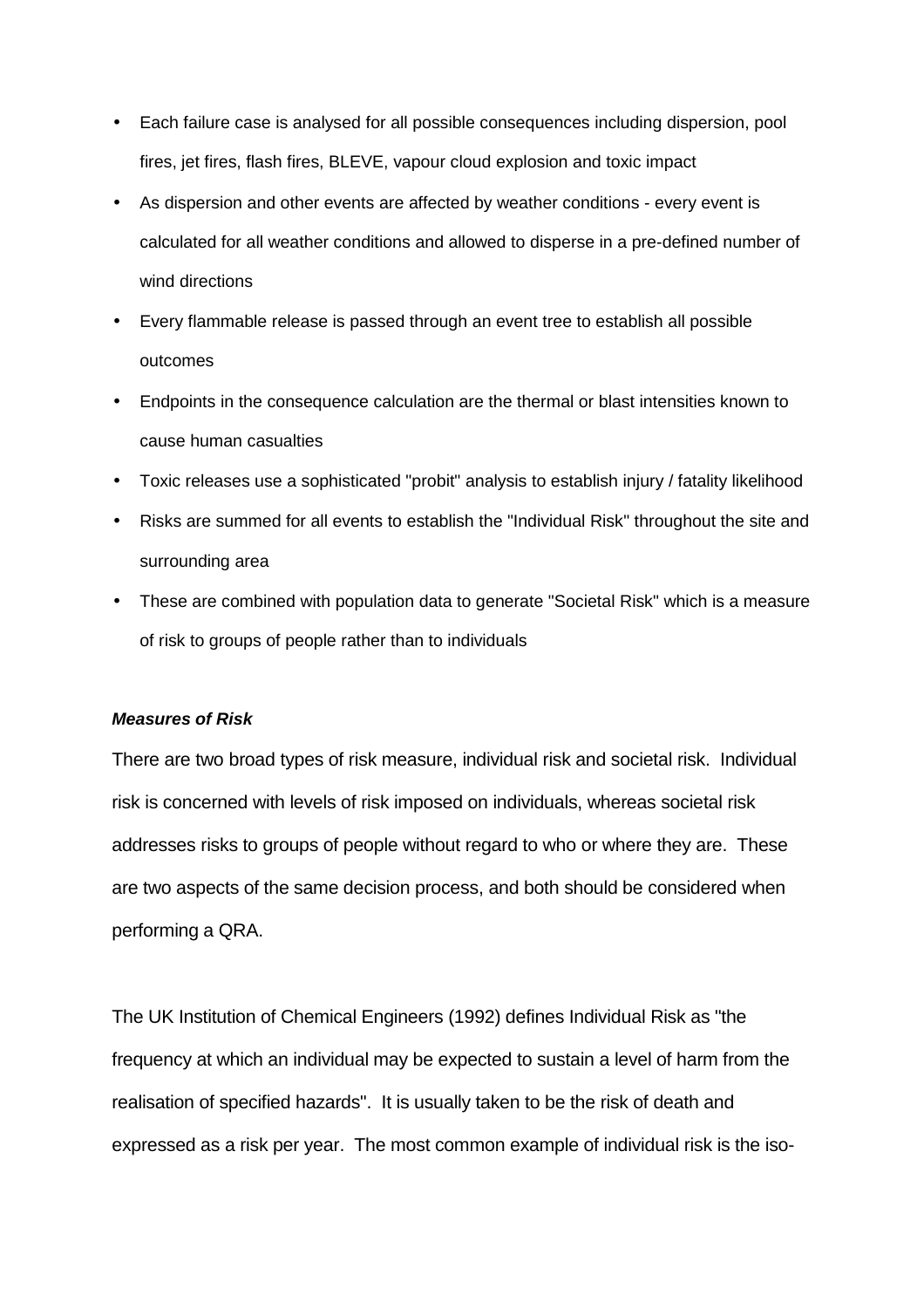risk contour. This allows for major hazard areas to be easily identified and the effects on specific vulnerable locations to be more easily observed.

Societal risk provides an indication of the likely severity of an accident. A more formal statement is again provided by the UK Institute of Chemical Engineers (1992), which defines Societal Risk as "the relationship between the frequency and the number of people suffering a given level of harm from the realisation of specified hazards". It is normally taken to refer to the risk of death and expressed as a risk per year.

This is normally displayed as a FN curve, which is one of the most complex quantitative measures developed for regulatory control purposes. It is based on a log-log plot of frequency against number of fatalities. The frequency axis is cumulative, and is expressed in terms of "N or more" rather than the more intuitive "N or less". Although the F-N plot is not as easily understood as individual risk contours, it does present a form of risk that is very important to regulators. Government agencies are particularly concerned about large fatality infrequent events as these cause major disruption to the community. Individual risk does not convey this information and thus decisions based only on individual risk do not address potential disaster scenarios where many may be killed by a single event like, for example, Bhopal.

# **Risk Criteria**

Risk analysis provides a measure of the risk resulting from a particular facility or activity. However, the assessment of the acceptability or otherwise of that risk is left to the judgement and experience of the people undertaking and/or using the risk analysis. The normal approach adopted is to relate the risk measures obtained to acceptable risk criteria.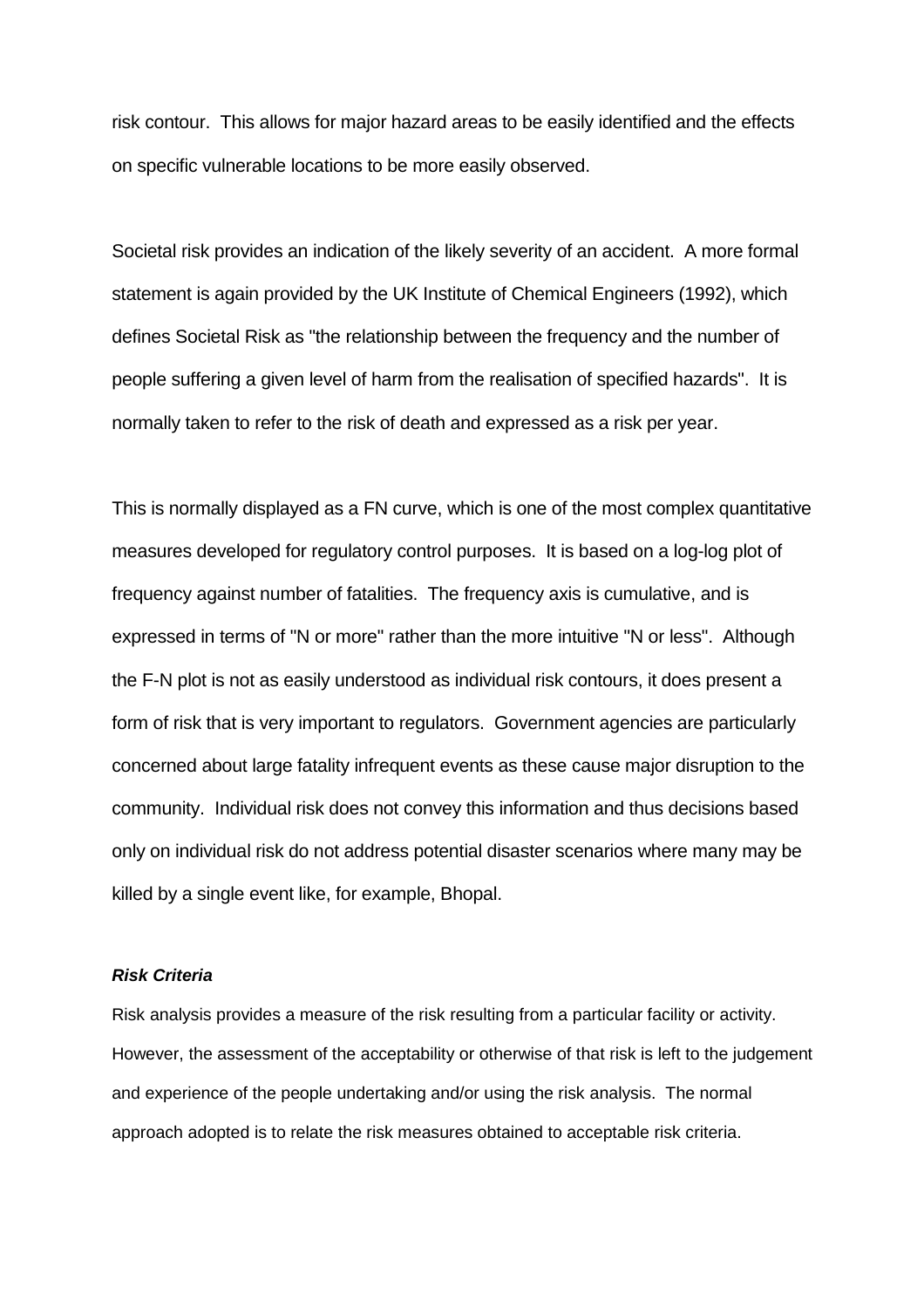A quantitative risk analysis produces only numbers but it is the assessment of those numbers that allows conclusions to be drawn and recommendations to be developed. The assessment phase of a study is therefore of prime importance. The simplest framework for risk criteria is a single risk level that divides tolerable risks from intolerable ones. Such criteria give attractively simple results, but they must be used judiciously since they do not reflect the uncertainties both in estimating risks and in assessing what is tolerable.

A more flexible framework for risk criteria is used by the UK HSE. It specifies a level, usually known as the maximum tolerable criterion, above which the risk is regarded as intolerable and must be reduced. Below this level, the risks should be made as low as reasonably practicable (ALARP). This means that when deciding whether or not to implement risk reduction measures, their implementation costs may be taken into account. In this region, the higher the risks, the more it is worth spending to reduce them.

This approach can be interpreted as dividing risks into three tiers, as is illustrated in Figure 2, comprising

- An intolerable region within which risk reduction measures or design changes are considered essential.
- A middle (or ALARP) region where the risk is considered to be tolerable only when it has been made ALARP. This requires risk reduction measures to be implemented if they are reasonably practicable and cost effective.
- A negligible region, within which the risk is generally tolerable, and no risk reduction measures are needed.

In terms of Individual Risk the tiers proposed by the UK HSE are

| Maximum tolerable risk for workers               | $10^{-3}$ per year |
|--------------------------------------------------|--------------------|
| Maximum tolerable risk for members of the public | $10^{-4}$ per year |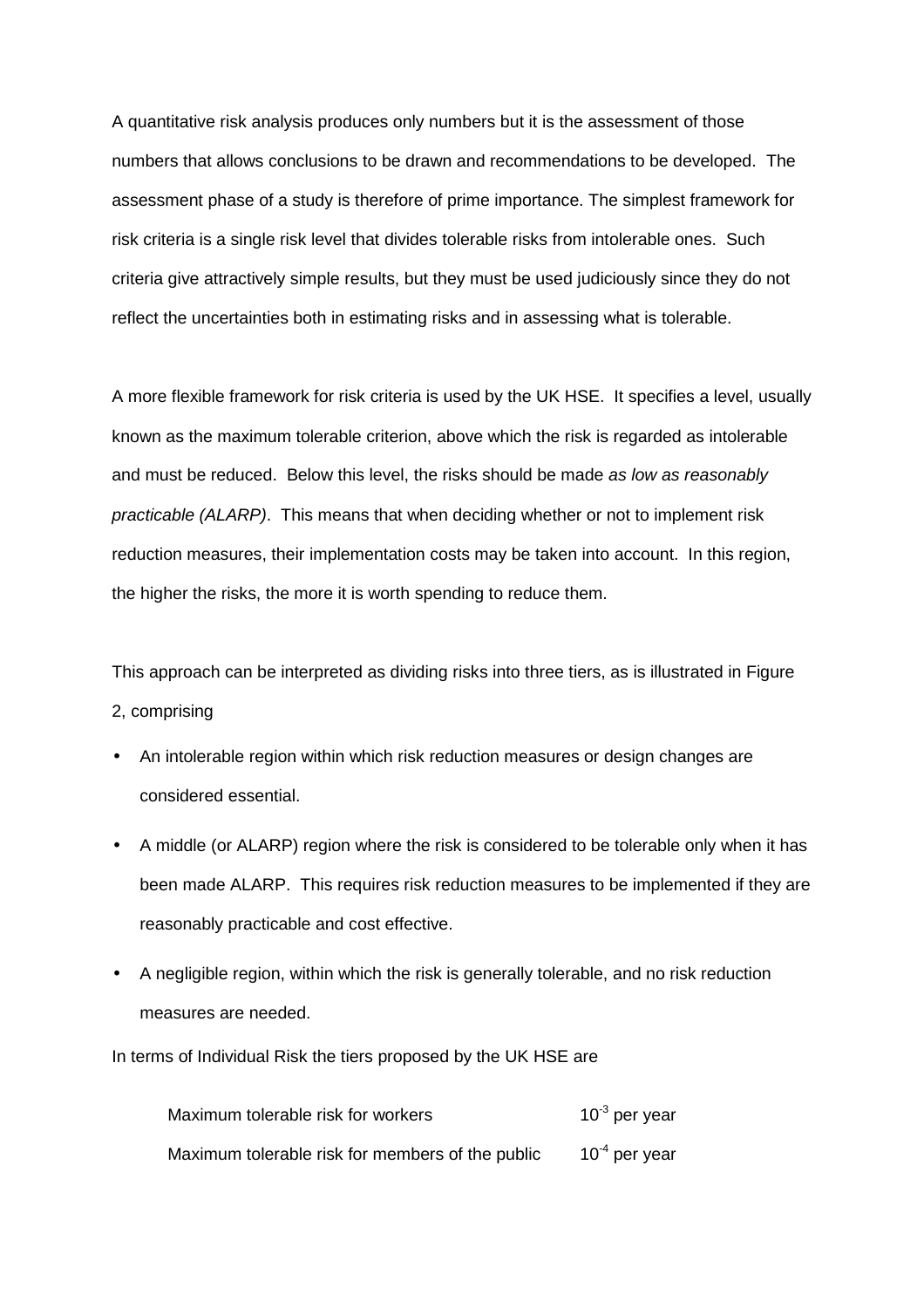# Negligible risk  $10^{-6}$  per year

Typical acceptance criteria for societal risk and those used in the case study below are illustrated in Figure 3

### **Mitigation Measures**

Once higher risk processes and operations have been identified, risk reduction measures need to be implemented with due concern to applying the ALARP principle described above and to satisfying any legislative requirements. The three key risk reduction measures are elimination, reduction of event frequency and reduction of event consequence. The preferred option is always elimination but this is often not possible when assessing an existing plant, so the alternative options have to be investigated. Possible measures for reduction of consequence may include minimisation of inventory, use of less hazardous materials or reduced process conditions. Possible measures for reduction of event frequency may include use of less corrosive materials, reduction of process pressure or temperature to decrease likelihood of mechanical failure or implementation of an improved safety management system.

The QRA case study below identified a number of areas of high risk. Recommendations were made which were feed back into the QRA model to show the risk reduction they would achieve.

### **A Case Study - QRA of Kuwait National Petroleum Company**

DNV has been working closely with The Kuwait National Petroleum Company (KNPC) on improving the safety performance of their refinery and distribution network. KNPC's processing facilities consist of 3 refineries with a throughput of around 850,000bpd. These are situated on the Arabian Gulf coast around 45km south of Kuwait City. Pipelines carry refined vehicle petroleum to two depots from where it is distributed to 95 KNPC owned petrol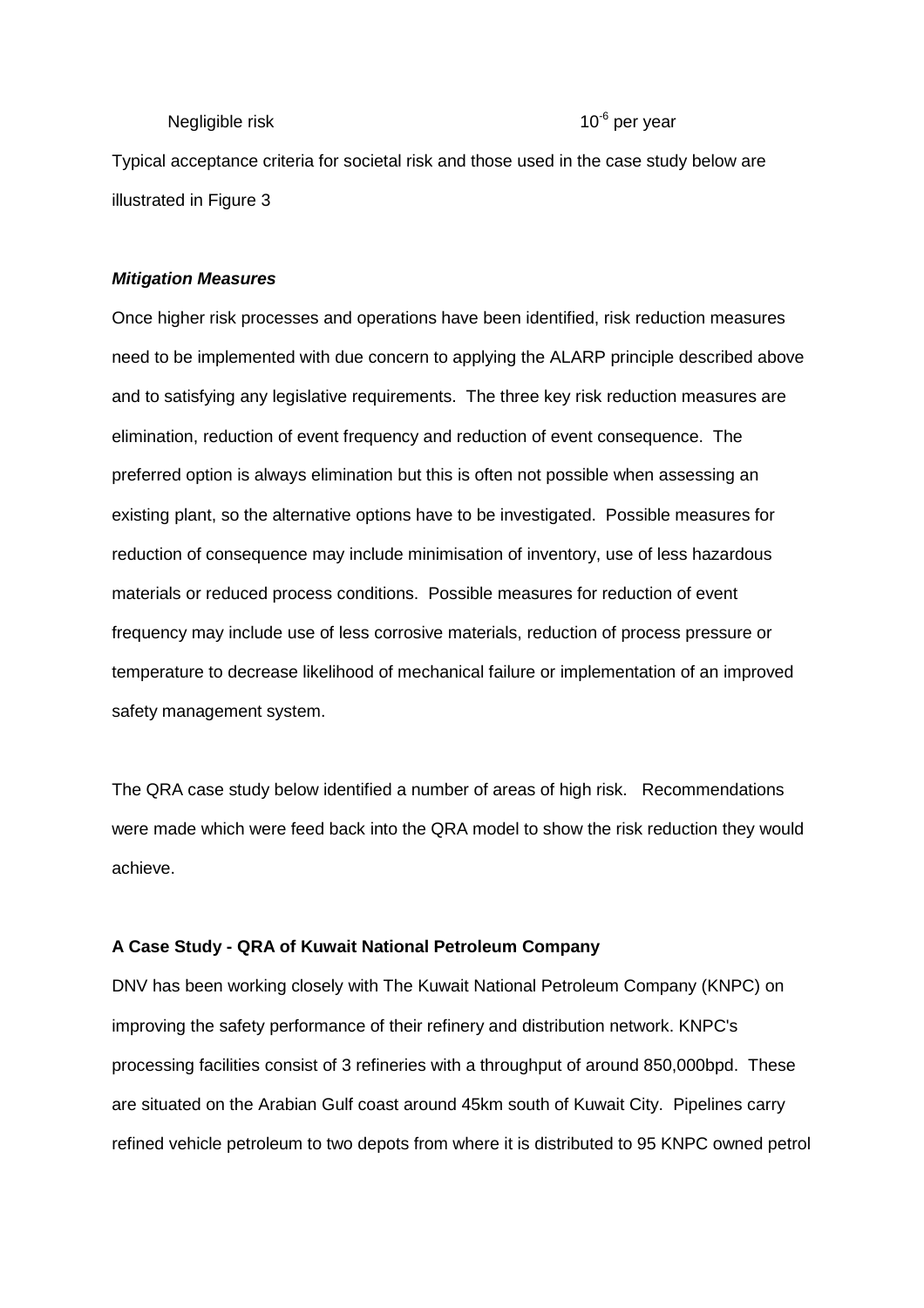stations and other customers by road tanker. Sea tankers are loaded via facilities a short distance offshore.

A QRA has been performed by DNV using the software, methodology and techniques described above. This included the Mina Abdullah, Shuaiba and Mina Alhamdi Refineries along with a number of unloading and distribution facilities. Individual and societal risk results were produced for the entire QRA, along with individual sets of results for each refinery and unloading facility. Overall risk ranking for each refinery and unloading facility was also calculated. For the purposes of the QRA these were further broken down into distinct units (e.g. crude distillation, hydrogen production, etc.) and risk ranking for each unit was calculated to identify high risk contributors. A set of failure cases was developed to completely describe each unit. Each failure case was defined typically by release material, rate, duration, frequency and location. The KNPC facilities handle a mixture of flammable and toxic materials; the flammables include heavy oil, medium oil products, naphtha, LPG and hydrogen whilst the toxics include hydrogen sulfide, sulfur dioxide and ammonia. Release rates for each failure case are calculated by SAFETI from the given process conditions, leak size and material. SAFETI also determines other source terms including temperature after release, velocity and liquid fraction and droplet size for two-phase cases. SAFETI then calculates the consequence of each failure in terms of dispersion followed by toxic and flammable effects, including the possible consequences associated with fireballs, flash fires, vapour cloud explosions, jet fires and pool fires.

Figure 4 shows the individual risk contours from the whole QRA. From these results and the associated FN curves it was evident that the risks posed by the KNPC refineries exceeded the acceptance criteria illustrated in Figures 2 and 3. Having identified the highest risk contributors as described above, DNV was able to recommend a number of mitigation measures to reduce both individual and societal risk levels. These included an improved safety management system, which forms part of ongoing work at KNPC being undertaken by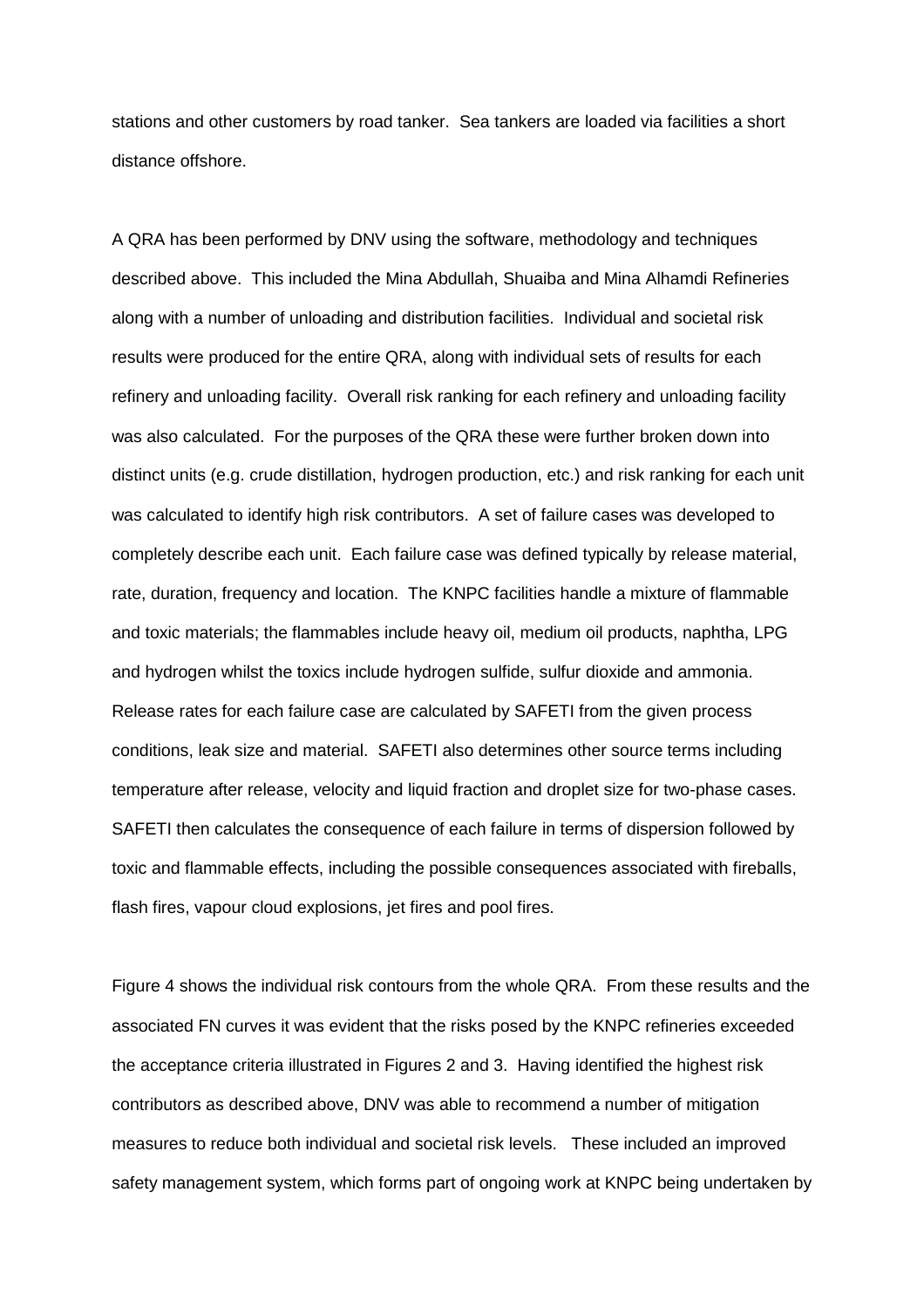DNV Consulting, improved detection and isolation and improved fire protection for LPG tanks. DNV were also able to re-run the QRA model with these measures implemented, to show the effect of the proposed measures. The resulting individual risk contours are shown in Figure 5 for illustration. The initial QRA described above was relatively coarse but DNV and KNPC are now working in partnership on a more detailed QRA which will be used to reduce the overall risks still further.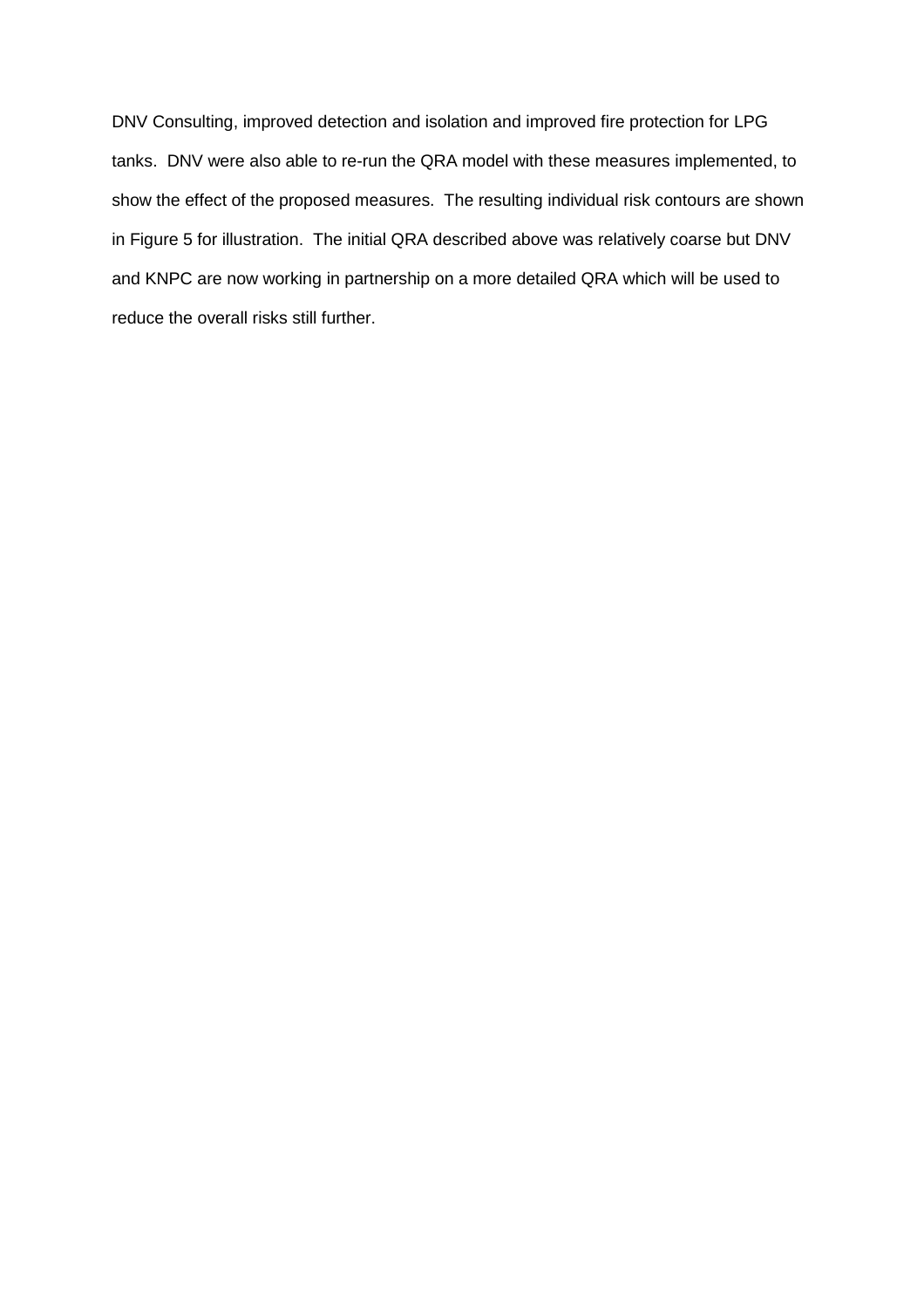

**Figure 1 Classic Risk Analysis Methodology** 

**Figure 2 ALARP Framework for Risk Acceptability Criteria** 

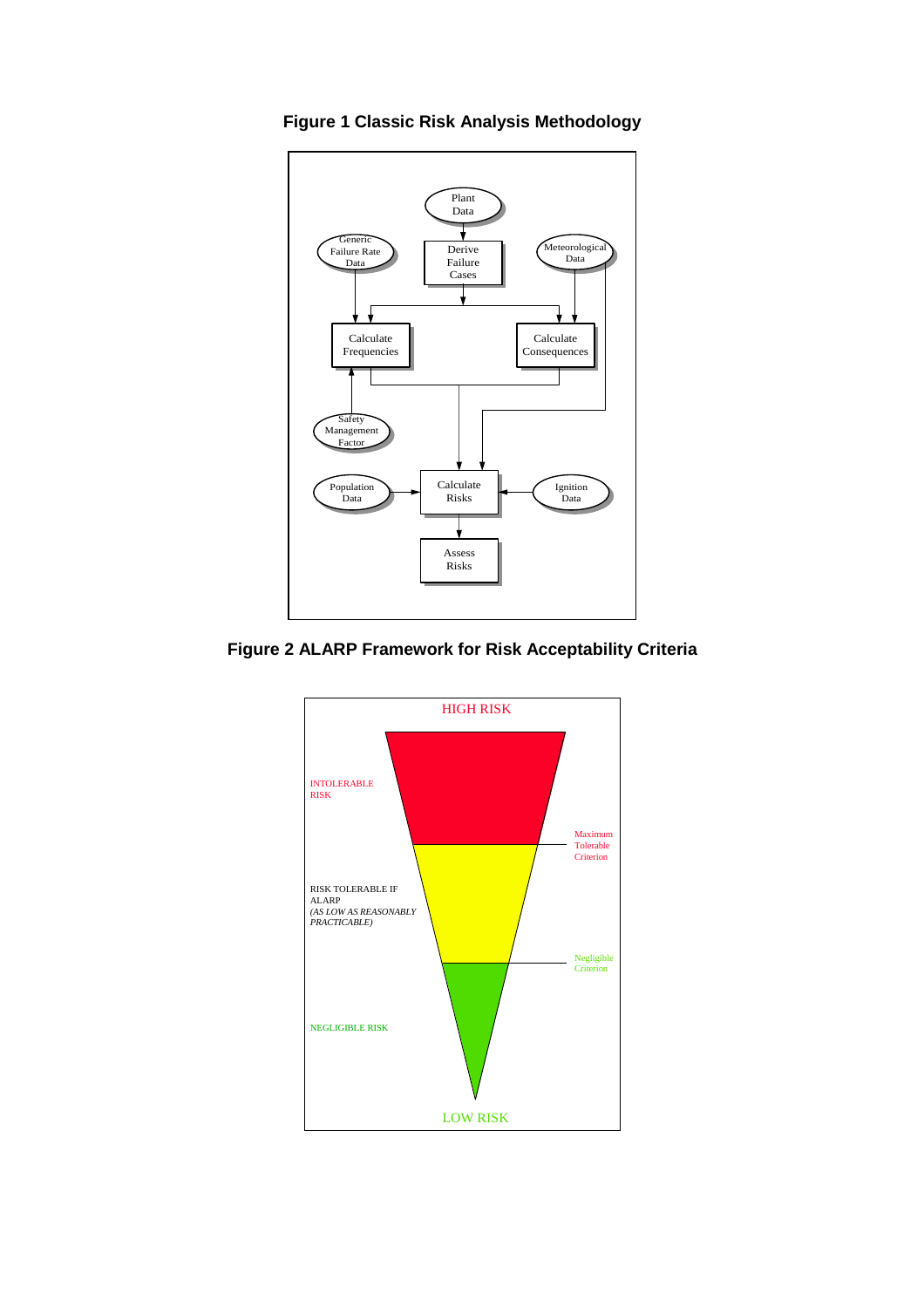

**Figure 3 Typical criteria for acceptable Societal Risk**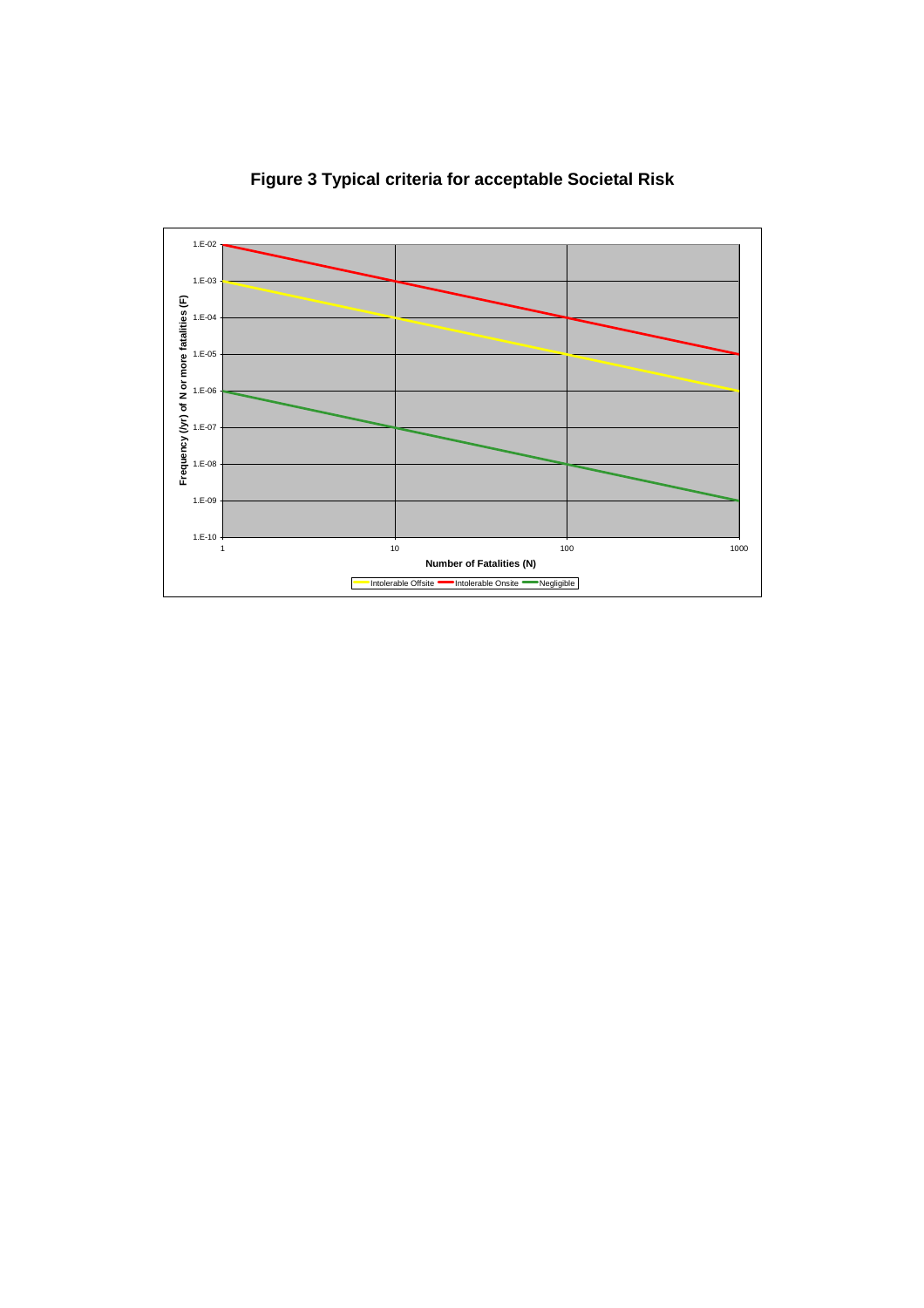

**Figure 4 Overall Individual Risk Contours for KNPC Refineries**